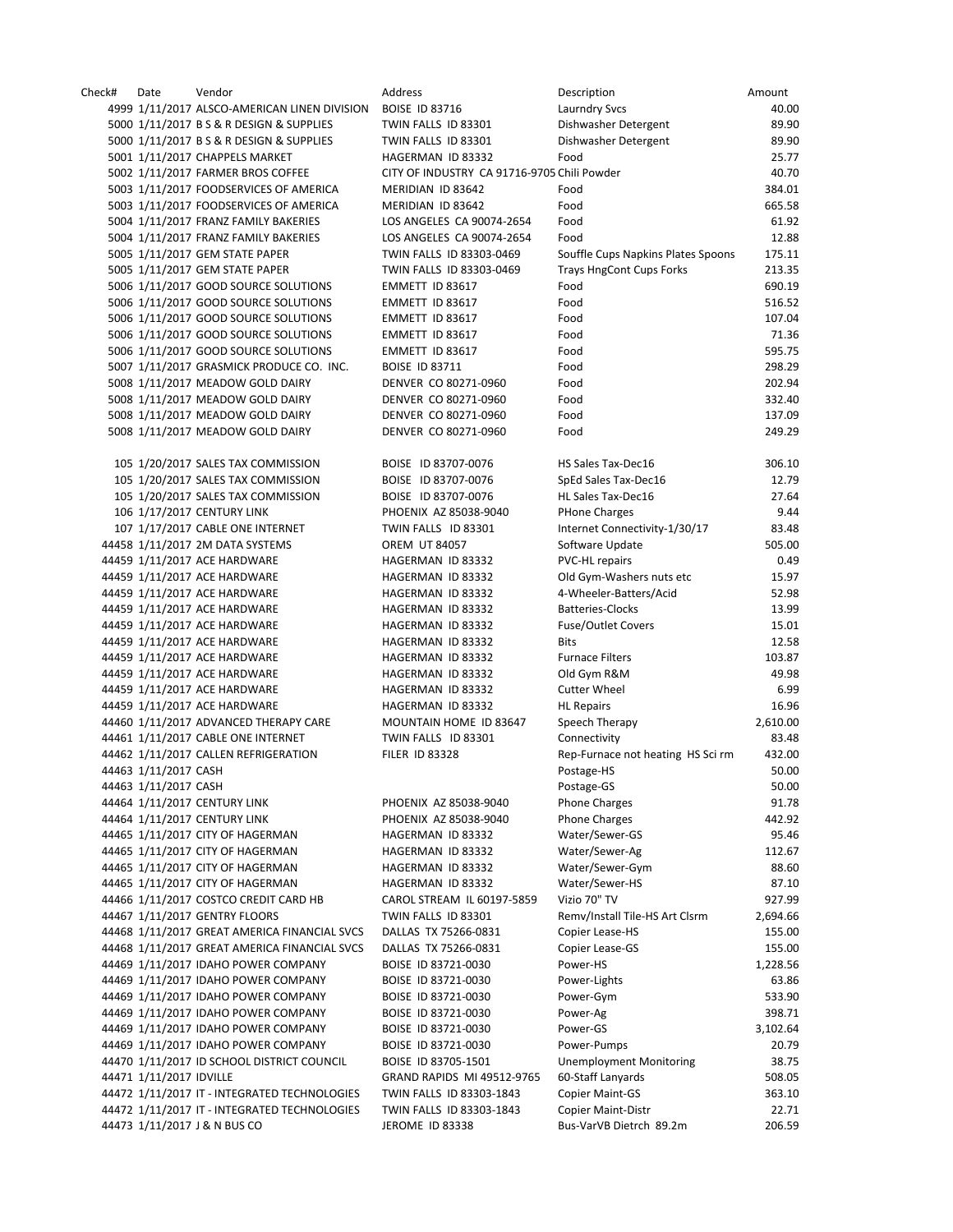| 44473 1/11/2017 J & N BUS CO                                                           | JEROME ID 83338                            | Bus-VarVB Murtaugh 108.9m                                   | 239.34            |
|----------------------------------------------------------------------------------------|--------------------------------------------|-------------------------------------------------------------|-------------------|
| 44473 1/11/2017 J & N BUS CO                                                           | JEROME ID 83338                            | Bus-VarVB Murtaugh 109.8m                                   | 273.45            |
| 44473 1/11/2017 J & N BUS CO                                                           | <b>JEROME ID 83338</b>                     | CCH-VarVB AmFalls 234.2m                                    | 541.00            |
| 44473 1/11/2017 J & N BUS CO                                                           | <b>JEROME ID 83338</b>                     | NOV16 Mo. Contract-2493.2m                                  | 10,897.62         |
| 44473 1/11/2017 J & N BUS CO                                                           | <b>JEROME ID 83338</b>                     | Bus-VarGBB LHChrstn 77.8m                                   | 194.19            |
| 44473 1/11/2017 J & N BUS CO                                                           | JEROME ID 83338                            | <b>Bus-BSU College/Career</b>                               | 403.49            |
| 44473 1/11/2017 J & N BUS CO                                                           | JEROME ID 83338                            | Bus-VarGBB Wendell 26.9m                                    | 46.41             |
| 44473 1/11/2017 J & N BUS CO                                                           | <b>JEROME ID 83338</b>                     | CCH-GBB RftRvr 202.0m                                       | 466.62            |
| 44473 1/11/2017 J & N BUS CO                                                           | <b>JEROME ID 83338</b>                     | DEC16 Mo Contract 1572.3m                                   | 10,897.62         |
| 44473 1/11/2017 J & N BUS CO                                                           | JEROME ID 83338                            | Bus-VarGBB GlnFry 60.4m                                     | 133.09            |
| 44473 1/11/2017 J & N BUS CO                                                           |                                            | Bus-VarBBB Bruneau 137.8m                                   |                   |
|                                                                                        | JEROME ID 83338                            |                                                             | 280.53            |
| 44473 1/11/2017 J & N BUS CO                                                           | JEROME ID 83338                            | Bus-VarGBB Cstlfrd 56.2m                                    | 103.87            |
| 44473 1/11/2017 J & N BUS CO                                                           | <b>JEROME ID 83338</b>                     | Bus-VarGBB Valley 96.5m                                     | 206.19            |
| 44473 1/11/2017 J & N BUS CO                                                           | JEROME ID 83338                            | CCH-VarBBB Oakley 184.2m                                    | 490.48            |
| 44473 1/11/2017 J & N BUS CO                                                           | <b>JEROME ID 83338</b>                     | Bus-VarBBB Camas 114.0m                                     | 253.94            |
| 44473 1/11/2017 J & N BUS CO                                                           | <b>JEROME ID 83338</b>                     | Bus-FFA Shoshone 71.5m                                      | 169.31            |
| 44473 1/11/2017 J & N BUS CO                                                           | JEROME ID 83338                            | Bus-GS City of Rocks 69.1m                                  | 159.58            |
| 44473 1/11/2017 J & N BUS CO                                                           | JEROME ID 83338                            | 2Buses-FLEX CornMaze 188.4m                                 | 371.61            |
| 44473 1/11/2017 J & N BUS CO                                                           | JEROME ID 83338                            | <b>Bus-FLEX Malad Gorge</b>                                 | 46.41             |
| 44473 1/11/2017 J & N BUS CO                                                           | JEROME ID 83338                            | Bus-JrHi FB-VB GlnFry 60.1m                                 | 119.01            |
| 44473 1/11/2017 J & N BUS CO                                                           | JEROME ID 83338                            | SEP16 Mo. Contract 3021.3m                                  | 10,897.62         |
| 44473 1/11/2017 J & N BUS CO                                                           | <b>JEROME ID 83338</b>                     | CCH-VarFB Challis 415.0m                                    | 863.42            |
| 44473 1/11/2017 J & N BUS CO                                                           | <b>JEROME ID 83338</b>                     | CCH-VarVB Oakley 180.0m                                     | 415.80            |
| 44473 1/11/2017 J & N BUS CO                                                           | JEROME ID 83338                            | Bus-JrHi VB Shoshone 73.8m                                  | 170.75            |
| 44473 1/11/2017 J & N BUS CO                                                           | JEROME ID 83338                            | Bus-VarVB Valley 92.9m                                      | 199.68            |
|                                                                                        |                                            |                                                             |                   |
| 44473 1/11/2017 J & N BUS CO                                                           | <b>JEROME ID 83338</b>                     | CCH-VarFB Oakley 182.5m                                     | 450.56            |
| 44473 1/11/2017 J & N BUS CO                                                           | <b>JEROME ID 83338</b>                     | Bus-VarVB Shoshone 72.8m                                    | 160.82            |
| 44473 1/11/2017 J & N BUS CO                                                           | JEROME ID 83338                            | Bus-JrHi FB VB Hansen 81.7m                                 | 163.31            |
| 44473 1/11/2017 J & N BUS CO                                                           | JEROME ID 83338                            | CCH-VarFB Valley 96.8m                                      | 225.68            |
| 44473 1/11/2017 J & N BUS CO                                                           | JEROME ID 83338                            | OCT16 Mo. Contract-2989.9m                                  | 10,897.62         |
| 44473 1/11/2017 J & N BUS CO                                                           | JEROME ID 83338                            | Bus-VarVB LHChrstn 70.5m                                    | 162.10            |
| 44473 1/11/2017 J & N BUS CO                                                           | JEROME ID 83338                            | CCH-VarFB Murtaugh 111.5m                                   | 200.70            |
| 44473 1/11/2017 J & N BUS CO                                                           | JEROME ID 83338                            | CCH-VarVB RftRvr 198.9m                                     | 459.46            |
| 44473 1/11/2017 J & N BUS CO                                                           | JEROME ID 83338                            | CCH-VarFB Dietrch 95.0m                                     | 219.45            |
| 44473 1/11/2017 J & N BUS CO                                                           | JEROME ID 83338                            | Bus-VarVB Cstlfrd 55.0m                                     | 99.00             |
| 44473 1/11/2017 J & N BUS CO                                                           | JEROME ID 83338                            | Bus-VarVB GlnFry 66.0m                                      | 154.00            |
| 44474 1/11/2017 MARK KRESS                                                             | HAGERMAN ID 83332                          | Bal of Budget-Supt. Classes                                 | 480.00            |
| 44475 1/11/2017 MEDICAID DIVISON OF                                                    | BOISE ID 83720-0036                        | Medicaid Sch Match-Dec16                                    | 10,044.30         |
| 44476 1/11/2017 OFFICE VALUE                                                           | MERIDIAN ID 83642                          | Supplies-prongs                                             | 5.79              |
| 44477 1/11/2017 PRO ACTIVE ADVANTAGE LLC                                               | <b>GOODING ID 83330</b>                    | Student Interviews Test Adm                                 | 465.00            |
| 44477 1/11/2017 PRO ACTIVE ADVANTAGE LLC                                               | <b>GOODING ID 83330</b>                    | Psych eval                                                  | 135.00            |
| 44477 1/11/2017 PRO ACTIVE ADVANTAGE LLC                                               | <b>GOODING ID 83330</b>                    | <b>Behavior Svcs</b>                                        | 1,578.50          |
|                                                                                        |                                            |                                                             |                   |
| 44477 1/11/2017 PRO ACTIVE ADVANTAGE LLC                                               | GOODING ID 83330                           | <b>Behavior Svcs</b>                                        | 537.75            |
| 44477 1/11/2017 PRO ACTIVE ADVANTAGE LLC                                               | GOODING ID 83330                           | <b>Behavior Svcs</b>                                        | 2,378.50          |
| 44477 1/11/2017 PRO ACTIVE ADVANTAGE LLC                                               | <b>GOODING ID 83330</b>                    | <b>Behavior Svcs</b>                                        | 120.00            |
| 44477 1/11/2017 PRO ACTIVE ADVANTAGE LLC                                               | <b>GOODING ID 83330</b>                    | <b>Behavior Svcs</b>                                        | 2,342.75          |
| 44478 1/11/2017 PBS-PROGRESSIVE BEHAVIOR SYS                                           | RUPERT ID 83350                            | <b>Behavior Svcs</b>                                        | 1,089.00          |
| 44478 1/11/2017 PBS-PROGRESSIVE BEHAVIOR SYS                                           | RUPERT ID 83350                            | <b>Behavior Svcs</b>                                        | 1,089.00          |
| 44478 1/11/2017 PBS-PROGRESSIVE BEHAVIOR SYS                                           | RUPERT ID 83350                            | <b>Behavior Svcs</b>                                        | 3,110.25          |
| 44478 1/11/2017 PBS-PROGRESSIVE BEHAVIOR SYS                                           | RUPERT ID 83350                            | <b>Behavior Svcs</b>                                        | 1,089.00          |
| 44478 1/11/2017 PBS-PROGRESSIVE BEHAVIOR SYS                                           | RUPERT ID 83350                            | <b>Behavior Svcs</b>                                        | 1,089.00          |
| 44478 1/11/2017 PBS-PROGRESSIVE BEHAVIOR SYS                                           | RUPERT ID 83350                            | <b>Behavior Svcs</b>                                        | 1,047.75          |
| 44478 1/11/2017 PBS-PROGRESSIVE BEHAVIOR SYS                                           | RUPERT ID 83350                            | <b>Behavior Svcs</b>                                        | 1,047.75          |
| 44479 1/11/2017 SYRINGA NETWORKS LLC                                                   | <b>BOISE ID 83713</b>                      | Internet                                                    | 1,195.00          |
| 44480 1/11/2017 TREASURE VALLEY COFFEE INC                                             |                                            | Water for modulars                                          | 44.00             |
|                                                                                        |                                            |                                                             |                   |
|                                                                                        | <b>BOISE ID 83713</b>                      |                                                             |                   |
| 44481 1/11/2017 US BANK TRUST NA (BOND)                                                | ST PAUL MN 55170-9705                      | Bond pmt-Interest Due 1/31/17                               | 7,962.50          |
| 44482 1/11/2017 US BANKCORP CARD SVCS INC                                              | FARGO ND 58125-6343                        | amzn:1 Cosair PowerSupply 750w                              | 69.99             |
| 44482 1/11/2017 US BANKCORP CARD SVCS INC                                              | FARGO ND 58125-6343                        | amzn:1 HDMI Ext Cable                                       | 22.95             |
| 44482 1/11/2017 US BANKCORP CARD SVCS INC                                              | FARGO ND 58125-6343                        | amzn:1 Samsung BlueRay Player                               | 36.00             |
| 44482 1/11/2017 US BANKCORP CARD SVCS INC                                              | FARGO ND 58125-6343                        | Recl Canon Lens ovrbdgt to TST                              | 329.13            |
| 44482 1/11/2017 US BANKCORP CARD SVCS INC                                              | FARGO ND 58125-6343                        | amzn:1 ARRIS Cable Modem                                    | 110.49            |
| 44482 1/11/2017 US BANKCORP CARD SVCS INC                                              | FARGO ND 58125-6343                        | ixl.com-SpEd Math/LA softwr mo.ch                           | 15.95             |
| 44482 1/11/2017 US BANKCORP CARD SVCS INC                                              | FARGO ND 58125-6343                        | Canon Telephoto Camera Lens-C.Per                           | 1,899.00          |
| 44482 1/11/2017 US BANKCORP CARD SVCS INC<br>44482 1/11/2017 US BANKCORP CARD SVCS INC | FARGO ND 58125-6343<br>FARGO ND 58125-6343 | Recl Canon Lens ovrbdgt to TST<br>amzn:20pk Headphones Hoop | (329.13)<br>59.95 |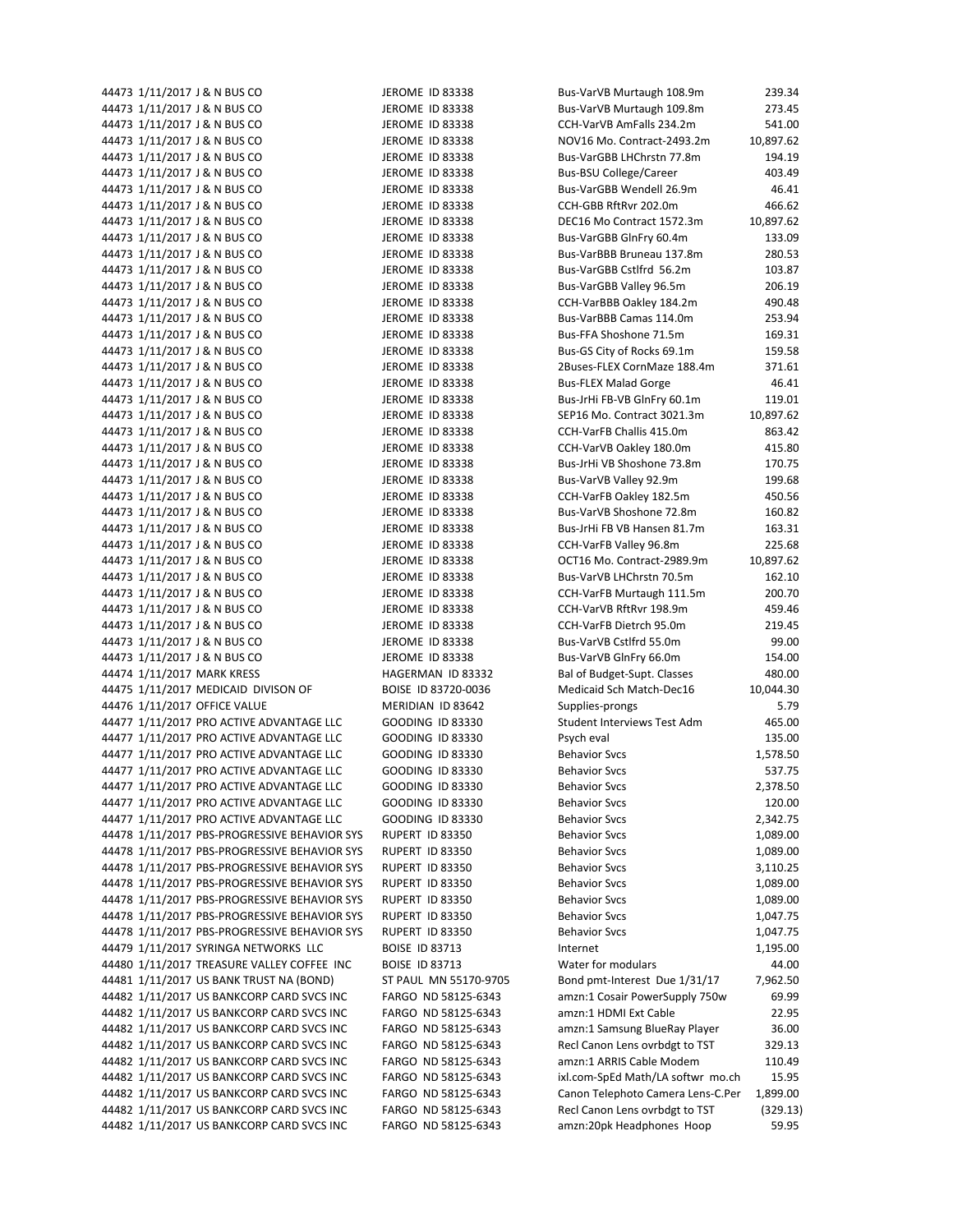44482 1/11/2017 US BANKCORP CARD SVCS INC FARGO ND 58125‐6343 amzn:2 Lenovo Laptop‐J.Gibson 375.00 44482 1/11/2017 US BANKCORP CARD SVCS INC FARGO ND 58125‐6343 amzn‐5 Sound Headphones J.Gibson 99.45 44482 1/11/2017 US BANKCORP CARD SVCS INC FARGO ND 58125‐6343 HS Library Books 10.79 44482 1/11/2017 US BANKCORP CARD SVCS INC FARGO ND 58125‐6343 HS Library Books 254.87 44482 1/11/2017 US BANKCORP CARD SVCS INC FARGO ND 58125‐6343 HS Library Books 7.92 44482 1/11/2017 US BANKCORP CARD SVCS INC FARGO ND 58125‐6343 HS Library Books 7.92 44482 1/11/2017 US BANKCORP CARD SVCS INC FARGO ND 58125‐6343 Xmas Gift Cert‐Applebees‐\$25 1,000.00 44483 1/11/2017 VALLEY WIDE COOP INC JEROME ID 83338-6138 LPGas-Ag 300.2g \$1.35 405.27 44483 1/11/2017 VALLEY WIDE COOP INC JEROME ID 83338-6138 LPGas-HS 1001.3g \$1.35 1,351.76 44483 1/11/2017 VALLEY WIDE COOP INC JEROME ID 83338-6138 LPGas-HS 706.9g \$1.35 954.32 44483 1/11/2017 VALLEY WIDE COOP INC JEROME ID 83338-6138 LPGas-Ag 400.2g \$1.43 572.29 44483 1/11/2017 VALLEY WIDE COOP INC JEROME ID 83338-6138 LPGas-Ag 600.1g \$1.35 810.14 44483 1/11/2017 VALLEY WIDE COOP INC JEROME ID 83338-6138 LPGas-HS 1151.8g \$1.43 1,647.07 44483 1/11/2017 VALLEY WIDE COOP INC JEROME ID 83338-6138 LPGas-Ag 350.1g \$1.43 500.64 44483 1/11/2017 VALLEY WIDE COOP INC JEROME ID 83338-6138 LPGas-HS 900.1g \$1.43 1,287.14 44483 1/11/2017 VALLEY WIDE COOP INC JEROME ID 83338-6138 LPGas-Ag 325.3g \$1.43 465.18 44483 1/11/2017 VALLEY WIDE COOP INC JEROME ID 83338-6138 LPGas-HS 875.3g \$1.43 1,251.68 44483 1/11/2017 VALLEY WIDE COOP INC JEROME ID 83338‐6138 LPGas‐Tank Rental 65.00 44484 1/11/2017 VERIZON WIRELESS DALLAS TX 75266‐0108 Cell Ph‐Knapp 53.19 44484 1/11/2017 VERIZON WIRELESS DALLAS TX 75266‐0108 Cell Ph‐Cottam 52.94 44484 1/11/2017 VERIZON WIRELESS DALLAS TX 75266-0108 Cell Ph-Perkins 52.94 44484 1/11/2017 VERIZON WIRELESS DALLAS TX 75266-0108 Cell Ph-Jackson 26.48 44484 1/11/2017 VERIZON WIRELESS DALLAS TX 75266-0108 Cell Ph-Kress 52.94 44484 1/11/2017 VERIZON WIRELESS DALLAS TX 75266‐0108 Cell Ph‐Smith 52.94 44484 1/11/2017 VERIZON WIRELESS DALLAS TX 75266‐0108 Cell Phone‐Mills 52.94 44485 1/11/2017 WALMART COMMUNITY ATLANTA GA 30353‐0934 Plant‐K.Hoffmann (surgery) 9.00 44486 1/11/2017 WWS-WESTERN WASTE SERVICES JEROME ID 83338 Rental-Trash Containers-Dec16 512.12 44487 1/11/2017 ZIGGY EXPRESS HAGERMAN BLISS ID 83314 Rotella 1540-Ag Bus 6.59 44487 1/11/2017 ZIGGY EXPRESS HAGERMAN BLISS ID 83314 Diesel‐4.955g Kubota 12.38 44487 1/11/2017 ZIGGY EXPRESS HAGERMAN BLISS ID 83314 Gas‐2.450g 4/wheeler 5.63 44487 1/11/2017 ZIGGY EXPRESS HAGERMAN BLISS ID 83314 Unleaded‐Ag Bus 31.265g \$2.299 71.88 44488 1/12/2017 COSTCO CREDIT CARD HB CAROL STREAM IL 60197‐5859 Air 2 128gb Tablets 1,439.97 44488 1/12/2017 COSTCO CREDIT CARD HB CAROL STREAM IL 60197‐5859 Less Rebates (Tablets) (240.00) 44489 1/12/2017 COLLEGE OF SO IDAHO FOUNDATIONTWIN FALLS ID 83303‐1238 Wetzel‐Maikayla Townsley 15/16 1,000.00 44490 1/12/2017 COLLEGE OF SO IDAHO FOUNDATIONTWIN FALLS ID 83303 Madarieta‐Maikayla Townsley 1,250.00 44514 1/20/2017 AMERICAN FIDELITY CO ‐ HSA Am Fidelity ‐ HSA Svg ‐ 012017 20.24 44514 1/20/2017 AMERICAN FIDELITY CO ‐ HSA Am Fidelity ‐ HSA Svg ‐ 012017 163.16 44514 1/20/2017 AMERICAN FIDELITY CO ‐ HSA Am Fidelity ‐ HSA Svg ‐ 012017 138.56 44514 1/20/2017 AMERICAN FIDELITY CO ‐ HSA Am Fidelity ‐ HSA Svg ‐ 012017 9.80 44514 1/20/2017 AMERICAN FIDELITY CO ‐ HSA Am Fidelity ‐ HSA Svg ‐ 012017 84.30 44514 1/20/2017 AMERICAN FIDELITY CO ‐ HSA Am Fidelity ‐ HSA Svg ‐ 012017 5.44 44515 1/20/2017 BLUE CROSS OF IDAHO BOISE ID 83707‐0948 Blue Cross ‐ 012017 102.58 44515 1/20/2017 BLUE CROSS OF IDAHO BOISE ID 83707-0948 Blue Cross - 012017 1,116.28 44515 1/20/2017 BLUE CROSS OF IDAHO BOISE ID 83707‐0948 Blue Cross ‐ 012017 50.49 44515 1/20/2017 BLUE CROSS OF IDAHO BOISE ID 83707‐0948 Blue Cross ‐ 012017 508.11 44515 1/20/2017 BLUE CROSS OF IDAHO BOISE ID 83707‐0948 Blue Cross ‐ HSA ‐ 012017 53.60 44515 1/20/2017 BLUE CROSS OF IDAHO BOISE ID 83707‐0948 Blue Cross ‐ HSA ‐ 012017 1,702.86 44515 1/20/2017 BLUE CROSS OF IDAHO BOISE ID 83707‐0948 Blue Cross ‐ 012017 938.46 44515 1/20/2017 BLUE CROSS OF IDAHO BOISE ID 83707‐0948 Blue Cross ‐ 012017 2,735.41 44515 1/20/2017 BLUE CROSS OF IDAHO BOISE ID 83707‐0948 Blue Cross ‐ 012017 4,704.44 44515 1/20/2017 BLUE CROSS OF IDAHO BOISE ID 83707‐0948 Blue Cross ‐ HSA ‐ 012017 110.77 44515 1/20/2017 BLUE CROSS OF IDAHO BOISE ID 83707‐0948 Blue Cross ‐ 012017 19.11 44515 1/20/2017 BLUE CROSS OF IDAHO BOISE ID 83707‐0948 Blue Cross ‐ 012017 33.30 44515 1/20/2017 BLUE CROSS OF IDAHO BOISE ID 83707‐0948 Blue Cross ‐ 012017 478.41 44515 1/20/2017 BLUE CROSS OF IDAHO BOISE ID 83707‐0948 Blue Cross ‐ 012017 290.99 44515 1/20/2017 BLUE CROSS OF IDAHO BOISE ID 83707-0948 Blue Cross - HSA - 012017 892.74 44515 1/20/2017 BLUE CROSS OF IDAHO BOISE ID 83707-0948 Blue Cross - 012017 301.64 44515 1/20/2017 BLUE CROSS OF IDAHO BOISE ID 83707-0948 Blue Cross - 012017 626.82 44515 1/20/2017 BLUE CROSS OF IDAHO BOISE ID 83707-0948 Blue Cross - 012017 54.22 44515 1/20/2017 BLUE CROSS OF IDAHO BOISE ID 83707‐0948 Blue Cross ‐ 012017 108.42 44515 1/20/2017 BLUE CROSS OF IDAHO BOISE ID 83707‐0948 Blue Cross ‐ 012017 1,091.10 44516 1/20/2017 HJSD ‐ IRS IRS‐Fica ‐ 012017 35.08 44516 1/20/2017 HJSD ‐ IRS IRS‐Fica ‐ 012017 5.75 44516 1/20/2017 HJSD ‐ IRS IRS‐Fica ‐ 012017 13.94 44516 1/20/2017 HJSD ‐ IRS IRS‐Fica ‐ 012017 17.61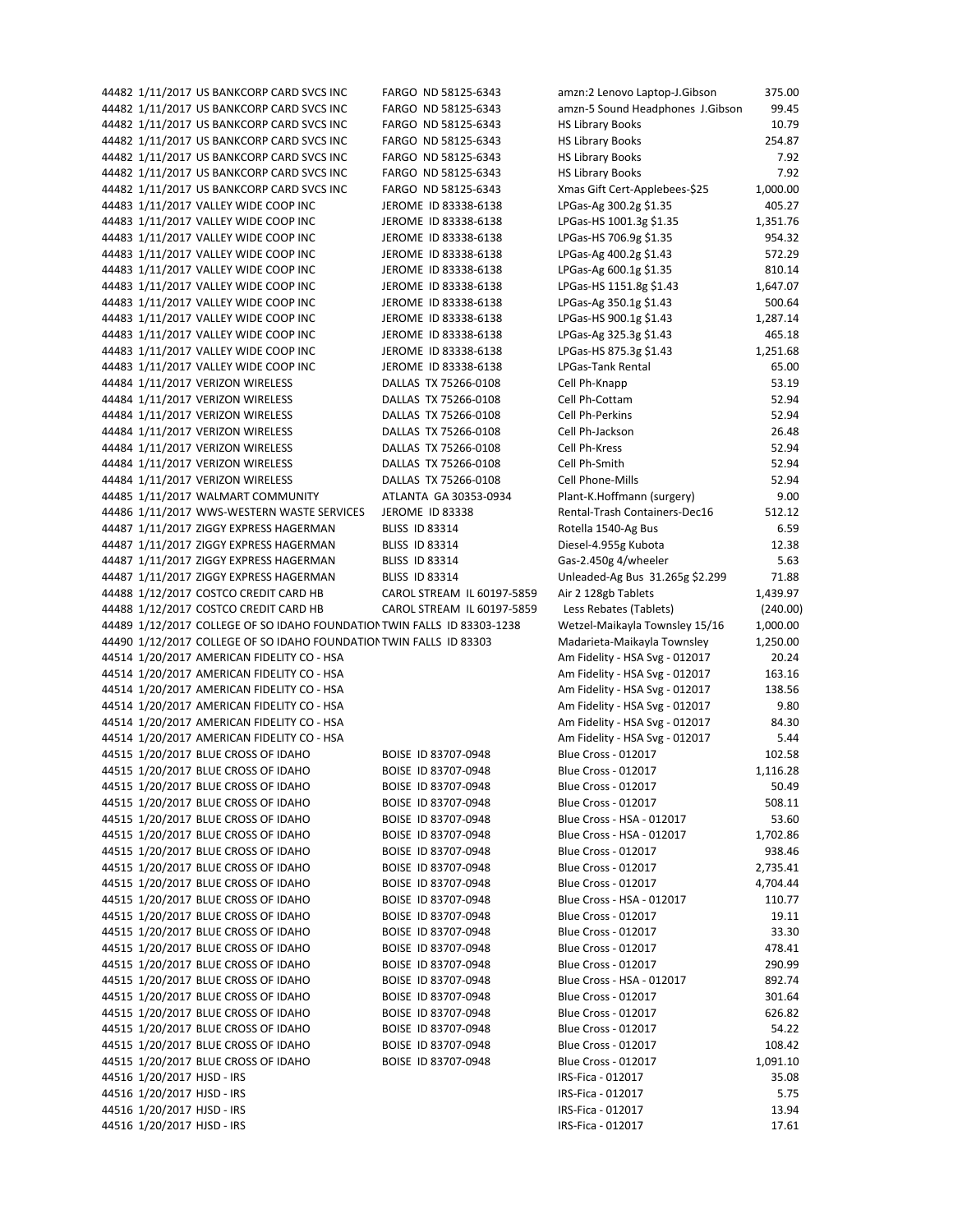| 44516 | 1/20/2017 HJSD - IRS |                              |
|-------|----------------------|------------------------------|
| 44516 | 1/20/2017 HJSD - IRS |                              |
| 44516 | 1/20/2017 HJSD - IRS |                              |
| 44516 | 1/20/2017 HJSD - IRS |                              |
| 44516 | 1/20/2017 HJSD - IRS |                              |
|       |                      |                              |
| 44516 | 1/20/2017 HJSD - IRS |                              |
| 44516 | 1/20/2017 HJSD - IRS |                              |
| 44516 | 1/20/2017 HJSD - IRS |                              |
| 44516 | 1/20/2017 HJSD - IRS |                              |
| 44516 | 1/20/2017 HJSD - IRS |                              |
| 44516 | 1/20/2017 HJSD - IRS |                              |
| 44516 | 1/20/2017 HJSD - IRS |                              |
| 44516 | 1/20/2017 HJSD - IRS |                              |
|       |                      |                              |
| 44516 | 1/20/2017 HJSD - IRS |                              |
| 44516 | 1/20/2017 HJSD - IRS |                              |
| 44516 | 1/20/2017 HJSD - IRS |                              |
| 44516 | 1/20/2017 HJSD - IRS |                              |
| 44516 | 1/20/2017 HJSD - IRS |                              |
| 44516 | 1/20/2017 HJSD - IRS |                              |
| 44516 | 1/20/2017 HJSD - IRS |                              |
|       |                      |                              |
| 44516 | 1/20/2017 HJSD - IRS |                              |
| 44516 | 1/20/2017 HJSD - IRS |                              |
| 44517 |                      | 1/20/2017 HJSD - PERSI       |
| 44517 |                      | 1/20/2017 HJSD - PERSI       |
| 44517 |                      | 1/20/2017 HJSD - PERSI       |
| 44517 |                      | 1/20/2017 HJSD - PERSI       |
| 44517 |                      | 1/20/2017 HJSD - PERSI       |
| 44517 |                      | 1/20/2017 HJSD - PERSI       |
| 44517 |                      | 1/20/2017 HJSD - PERSI       |
| 44517 |                      | 1/20/2017 HJSD - PERSI       |
|       |                      |                              |
| 44517 |                      | 1/20/2017 HJSD - PERSI       |
| 44517 |                      | 1/20/2017 HJSD - PERSI       |
| 44517 |                      | 1/20/2017 HJSD - PERSI       |
| 44517 |                      | 1/20/2017 HJSD - PERSI       |
| 44517 |                      | 1/20/2017 HJSD - PERSI       |
| 44517 |                      | 1/20/2017 HJSD - PERSI       |
| 44517 |                      | 1/20/2017 HJSD - PERSI       |
| 44517 |                      | 1/20/2017 HJSD - PERSI       |
| 44517 |                      | 1/20/2017 HJSD - PERSI       |
| 44517 |                      | 1/20/2017 HJSD - PERSI       |
| 44517 |                      | 1/20/2017 HJSD - PERSI       |
|       |                      | 44517 1/20/2017 HJSD - PERSI |
|       |                      |                              |
| 44517 |                      | 1/20/2017 HJSD - PERSI       |
|       |                      | 44517 1/20/2017 HJSD - PERSI |
| 44517 | 1/20/2017            | HJSD - PERSI                 |
| 44517 |                      | 1/20/2017 HJSD - PERSI       |
| 44517 |                      | 1/20/2017 HJSD - PERSI       |
| 44517 | 1/20/2017            | HJSD - PERSI                 |
| 44517 | 1/20/2017            | HJSD - PERSI                 |
| 44517 |                      | 1/20/2017 HJSD - PERSI       |
| 44517 | 1/20/2017            | HJSD - PERSI                 |
| 44517 | 1/20/2017            | HJSD - PERSI                 |
|       |                      |                              |
| 44517 | 1/20/2017            | HJSD - PERSI                 |
| 44517 | 1/20/2017            | HJSD - PERSI                 |
| 44517 | 1/20/2017            | HJSD - PERSI                 |
| 44517 | 1/20/2017            | HJSD - PERSI                 |
| 44517 | 1/20/2017            | HJSD - PERSI                 |
| 44517 | 1/20/2017            | HJSD - PERSI                 |
| 44517 | 1/20/2017            | HJSD - PERSI                 |
| 44517 | 1/20/2017            | HJSD - PERSI                 |
| 44517 |                      | 1/20/2017 HJSD - PERSI       |
| 44517 | 1/20/2017            | HJSD - PERSI                 |
| 44517 | 1/20/2017            | HJSD - PERSI                 |
| 44517 |                      | HJSD - PERSI                 |
|       | 1/20/2017            |                              |
| 44517 | 1/20/2017            | HJSD - PERSI                 |

| 44516 1/20/2017 HJSD - IRS   | IRS-Medicare - 012017     | 43.52        |
|------------------------------|---------------------------|--------------|
| 44516 1/20/2017 HJSD - IRS   | IRS-Fica - 012017         | 241.80       |
| 44516 1/20/2017 HJSD - IRS   | IRS-Fica - 012017         | 105.44       |
| 44516 1/20/2017 HJSD - IRS   | IRS-Fica - 012017         | 51.02        |
| 44516 1/20/2017 HJSD - IRS   | IRS-Fica - 012017         | 726.37       |
| 44516 1/20/2017 HJSD - IRS   | IRS-Fica - 012017         | 397.43       |
| 44516 1/20/2017 HJSD - IRS   | IRS-Medicare - 012017     | 176.27       |
| 44516 1/20/2017 HJSD - IRS   | IRS-Medicare - 012017     | 19.27        |
| 44516 1/20/2017 HJSD - IRS   | IRS-Fica - 012017         | 17.68        |
| 44516 1/20/2017 HJSD - IRS   | IRS-Fica - 012017         | 2,209.97     |
| 44516 1/20/2017 HJSD - IRS   | IRS-Fica - 012017         | 3,158.22     |
| 44516 1/20/2017 HJSD - IRS   | IRS-Fica - 012017         | 407.02       |
| 44516 1/20/2017 HJSD - IRS   | IRS-Fica - 012017         | 314.99       |
| 44516 1/20/2017 HJSD - IRS   | IRS-Fica - 012017         | 55.96        |
| 44516 1/20/2017 HJSD - IRS   | IRS-Fica - 012017         | 679.88       |
| 44516 1/20/2017 HJSD - IRS   | IRS-Fica - 012017         | 247.74       |
| 44516 1/20/2017 HJSD - IRS   | IRS-Fica - 012017         | 81.66        |
| 44516 1/20/2017 HJSD - IRS   | IRS-Fica - 012017         | 173.95       |
| 44516 1/20/2017 HJSD - IRS   | IRS-Fica - 012017         | 245.08       |
| 44516 1/20/2017 HJSD - IRS   | IRS-Fica - 012017         | 20.72        |
| 44516 1/20/2017 HJSD - IRS   | IRS-Fica - 012017         | 64.79        |
| 44516 1/20/2017 HJSD - IRS   | IRS-Medicare - 012017     | 31.36        |
| 44517 1/20/2017 HJSD - PERSI | PERSI-Sick Leave - 012017 | 3.17         |
| 44517 1/20/2017 HJSD - PERSI | PERSI-Retirement - 012017 | 367.75       |
| 44517 1/20/2017 HJSD - PERSI | PERSI-Retirement - 012017 | 8.90         |
| 44517 1/20/2017 HJSD - PERSI | PERSI-Retirement - 012017 | 162.25       |
| 44517 1/20/2017 HJSD - PERSI | PERSI-Sick Leave - 012017 | 5.41         |
| 44517 1/20/2017 HJSD - PERSI | PERSI-Sick Leave - 012017 | 33.48        |
| 44517 1/20/2017 HJSD - PERSI | PERSI-Sick Leave - 012017 | 4.88         |
| 44517 1/20/2017 HJSD - PERSI | PERSI-Sick Leave - 012017 | 109.79       |
| 44517 1/20/2017 HJSD - PERSI | PERSI-Retirement - 012017 | 65.00        |
| 44517 1/20/2017 HJSD - PERSI | PERSI-Retirement - 012017 | 27.09        |
| 44517 1/20/2017 HJSD - PERSI | PERSI-Retirement - 012017 | 27.09        |
|                              |                           |              |
| 44517 1/20/2017 HJSD - PERSI | PERSI-Sick Leave - 012017 | 6.66<br>2.78 |
| 44517 1/20/2017 HJSD - PERSI | PERSI-Sick Leave - 012017 |              |
| 44517 1/20/2017 HJSD - PERSI | PERSI-Sick Leave - 012017 | 2.78         |
| 44517 1/20/2017 HJSD - PERSI | PERSI-Retirement - 012017 | 30.98        |
| 44517 1/20/2017 HJSD - PERSI | PERSI-Sick Leave - 012017 | 10.41        |
| 44517 1/20/2017 HJSD - PERSI | PERSI-Retirement - 012017 | 687.91       |
| 44517 1/20/2017 HJSD - PERSI | PERSI-Retirement - 012017 | 52.88        |
| 44517 1/20/2017 HJSD - PERSI | PERSI-Retirement - 012017 | 1,071.57     |
| 44517 1/20/2017 HJSD - PERSI | PERSI-Retirement - 012017 | 326.68       |
| 44517 1/20/2017 HJSD - PERSI | PERSI-Retirement - 012017 | 78.53        |
| 44517 1/20/2017 HJSD - PERSI | PERSI-Sick Leave - 012017 | 8.04         |
| 44517 1/20/2017 HJSD - PERSI | PERSI-Retirement - 012017 | 3,524.45     |
| 44517 1/20/2017 HJSD - PERSI | PERSI-Retirement - 012017 | 4,861.89     |
| 44517 1/20/2017 HJSD - PERSI | PERSI-Retirement - 012017 | 420.01       |
| 44517 1/20/2017 HJSD - PERSI | PERSI-Retirement - 012017 | 47.65        |
| 44517 1/20/2017 HJSD - PERSI | PERSI-Retirement - 012017 | 1,197.34     |
| 44517 1/20/2017 HJSD - PERSI | PERSI-Sick Leave - 012017 | 122.69       |
| 44517 1/20/2017 HJSD - PERSI | PERSI-Retirement - 012017 | 141.50       |
| 44517 1/20/2017 HJSD - PERSI | PERSI-Retirement - 012017 | 101.62       |
| 44517 1/20/2017 HJSD - PERSI | PERSI-Retirement - 012017 | 260.80       |
| 44517 1/20/2017 HJSD - PERSI | PERSI-Sick Leave - 012017 | 26.72        |
| 44517 1/20/2017 HJSD - PERSI | PERSI-Retirement - 012017 | 479.58       |
| 44517 1/20/2017 HJSD - PERSI | PERSI-Sick Leave - 012017 | 361.17       |
| 44517 1/20/2017 HJSD - PERSI | PERSI-Sick Leave - 012017 | 465.44       |
| 44517 1/20/2017 HJSD - PERSI | PERSI-Sick Leave - 012017 | 77.46        |
| 44517 1/20/2017 HJSD - PERSI | PERSI-Retirement - 012017 | 30.60        |
| 44517 1/20/2017 HJSD - PERSI | PERSI-Sick Leave - 012017 | 3.14         |
| 44517 1/20/2017 HJSD - PERSI | PERSI-Sick Leave - 012017 | 49.15        |
| 44517 1/20/2017 HJSD - PERSI | PERSI-Sick Leave - 012017 | 8.49         |
| 44517 1/20/2017 HJSD - PERSI | PERSI-Sick Leave - 012017 | 0.91         |
| 44517 1/20/2017 HJSD - PERSI | PERSI-Sick Leave - 012017 | 16.63        |
| 44517 1/20/2017 HJSD - PERSI | PERSI-Sick Leave - 012017 | 70.50        |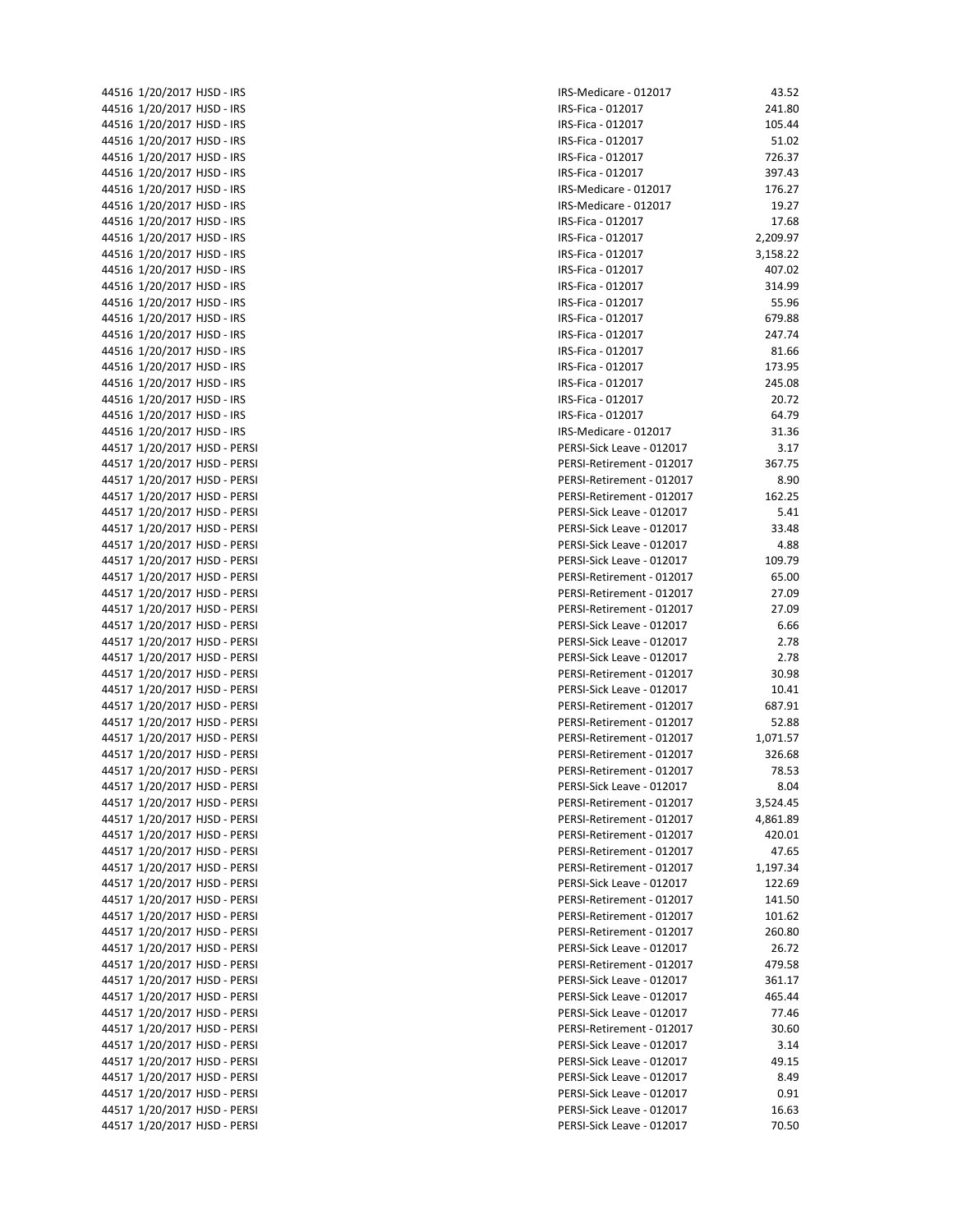|        |      | 44517 1/20/2017 HJSD - PERSI            |          |                        | PERSI-Sick Leave - 012017 | 43.04  |       |
|--------|------|-----------------------------------------|----------|------------------------|---------------------------|--------|-------|
|        |      | 44517 1/20/2017 HJSD - PERSI            |          |                        | PERSI-Sick Leave - 012017 | 14.50  |       |
|        |      | 44517 1/20/2017 HJSD - PERSI            |          |                        | PERSI-Sick Leave - 012017 | 26.74  |       |
|        |      | 44517 1/20/2017 HJSD - PERSI            |          |                        | PERSI-Sick Leave - 012017 | 37.69  |       |
|        |      | 44517 1/20/2017 HJSD - PERSI            |          |                        | PERSI-Retirement - 012017 | 260.86 |       |
|        |      | 44517 1/20/2017 HJSD - PERSI            |          |                        | PERSI-Retirement - 012017 | 755.90 |       |
|        |      | 44517 1/20/2017 HJSD - PERSI            |          |                        | PERSI-Retirement - 012017 | 82.80  |       |
|        |      | 44518 1/20/2017 STANDARD INSURANCE CO.  |          | PORTLAND OR 97228-6367 | ***VOID***                | $\sim$ |       |
|        |      | 44519 1/20/2017 STANDARD INSURANCE CO.  |          | PORTLAND OR 97228-6367 | Standard-Life - 012017    | 0.24   |       |
|        |      | 44519 1/20/2017 STANDARD INSURANCE CO.  |          | PORTLAND OR 97228-6367 | Standard-Life - 012017    | 15.92  |       |
|        |      | 44519 1/20/2017 STANDARD INSURANCE CO.  |          | PORTLAND OR 97228-6367 | Standard-Life - 012017    | 3.51   |       |
|        |      | 44519 1/20/2017 STANDARD INSURANCE CO.  |          | PORTLAND OR 97228-6367 | Standard-Life - 012017    | 13.74  |       |
|        |      | 44519 1/20/2017 STANDARD INSURANCE CO.  |          | PORTLAND OR 97228-6367 | Standard-Life - 012017    | 1.11   |       |
|        |      | 44519 1/20/2017 STANDARD INSURANCE CO.  |          | PORTLAND OR 97228-6367 | Standard-Life - 012017    | 4.81   |       |
|        |      | 44519 1/20/2017 STANDARD INSURANCE CO.  |          | PORTLAND OR 97228-6367 | Standard-Life - 012017    | 2.21   |       |
|        |      | 44519 1/20/2017 STANDARD INSURANCE CO.  |          | PORTLAND OR 97228-6367 | Standard-Life - 012017    | 4.59   |       |
|        |      | 44519 1/20/2017 STANDARD INSURANCE CO.  |          | PORTLAND OR 97228-6367 | Standard-Life - 012017    | 0.40   |       |
|        |      | 44519 1/20/2017 STANDARD INSURANCE CO.  |          | PORTLAND OR 97228-6367 | Standard-Life - 012017    | 0.80   |       |
|        |      | 44519 1/20/2017 STANDARD INSURANCE CO.  |          | PORTLAND OR 97228-6367 | Standard-Life - 012017    | 9.71   |       |
|        |      | 44519 1/20/2017 STANDARD INSURANCE CO.  |          | PORTLAND OR 97228-6367 | Standard-Life - 012017    | 0.75   |       |
|        |      | 44519 1/20/2017 STANDARD INSURANCE CO.  |          | PORTLAND OR 97228-6367 | Standard-Life - 012017    | 8.18   |       |
|        |      | 44519 1/20/2017 STANDARD INSURANCE CO.  |          | PORTLAND OR 97228-6367 | Standard-Life - 012017    | 0.67   |       |
|        |      | 44519 1/20/2017 STANDARD INSURANCE CO.  |          | PORTLAND OR 97228-6367 | Standard-Life - 012017    | 6.88   |       |
|        |      | 44519 1/20/2017 STANDARD INSURANCE CO.  |          |                        |                           |        |       |
|        |      |                                         |          | PORTLAND OR 97228-6367 | Standard-Life - 012017    | 3.73   |       |
|        |      | 44519 1/20/2017 STANDARD INSURANCE CO.  |          | PORTLAND OR 97228-6367 | Standard-Life - 012017    | 46.03  |       |
|        |      | 44519 1/20/2017 STANDARD INSURANCE CO.  |          | PORTLAND OR 97228-6367 | Standard-Life - 012017    | 0.96   |       |
|        |      | 44519 1/20/2017 STANDARD INSURANCE CO.  |          | PORTLAND OR 97228-6367 | Standard-Life - 012017    | 2.00   |       |
|        |      | 44519 1/20/2017 STANDARD INSURANCE CO.  |          | PORTLAND OR 97228-6367 | Standard-Life - 012017    | 33.29  |       |
|        |      | 44519 1/20/2017 STANDARD INSURANCE CO.  |          | PORTLAND OR 97228-6367 | Standard-Life - 012017    | 0.16   |       |
|        |      | 44519 1/20/2017 STANDARD INSURANCE CO.  |          | PORTLAND OR 97228-6367 | Standard-Life - 012017    | 0.47   |       |
|        |      |                                         |          |                        |                           |        |       |
| Check# | Date | Name                                    | GrossPay |                        | City                      | State  | Zip   |
|        |      | drct-dpst 1/20/2017 ARREAGA VICTOR      |          |                        | 4,048.58 HAGERMAN         | ID     | 83331 |
|        |      | drct-dpst 1/20/2017 ARRIAGA LYNN        |          |                        | 2,926.41 HAGERMAN         | ID     | 83332 |
|        |      | 44491 1/20/2017 BAKER CHRISTOPHER K     |          |                        | 286.84 HAGERMAN           | ID     | 83333 |
|        |      | 44492 1/20/2017 BELKNAP CHRISTINA L     |          |                        | 32.50 HAGERMAN            | ID     | 83334 |
|        |      | drct-dpst 1/20/2017 BENDER PATRICIA A   |          |                        | 540.00 HAGERMAN           | ID     | 83335 |
|        |      | drct-dpst 1/20/2017 BOLDUC CHRISTINA J  |          |                        | 2,050.12 HAGERMAN         | ID     | 83336 |
|        |      | drct-dpst 1/20/2017 BROOKS SAMANTHA J   |          |                        | 2,854.16 HAGERMAN         | ID     | 83337 |
|        |      | drct-dpst 1/20/2017 CHAPMAN TERESA L    |          |                        | 1,162.50 HAGERMAN         | ID     | 83338 |
|        |      | drct-dpst 1/20/2017 CLARK DONNA K       |          |                        | 3,998.58 HAGERMAN         | ID     | 83339 |
|        |      | drct-dpst 1/20/2017 CLARK ERIN D        |          |                        | 1,305.58 HAGERMAN         | ID     | 83340 |
|        |      | drct-dpst 1/20/2017 CORBRIDGE ARLYNDA R |          |                        | 692.05 HAGERMAN           | ID     | 83341 |
|        |      | drct-dpst 1/20/2017 COTTAM MATTHEW S    |          |                        | 5,968.48 HAGERMAN         | ID     | 83342 |
|        |      | drct-dpst 1/20/2017 DAARUD SHERMA K     |          |                        | 4,133.50 HAGERMAN         | ID     | 83343 |
|        |      | drct-dpst 1/20/2017 DAVIS ELAINE        |          |                        | 1,463.00 HAGERMAN         | ID     | 83344 |
|        |      | drct-dpst 1/20/2017 FUNKHOUSER LONNIE   |          |                        | 3,492.75 HAGERMAN         | ID     | 83345 |
|        |      | drct-dpst 1/20/2017 GIBSON JENNIE L     |          |                        | 4,133.50 HAGERMAN         | ID     | 83346 |
|        |      | drct-dpst 1/20/2017 HAINLINE LINDA Y    |          |                        | 65.00 HAGERMAN            | ID     | 83347 |
|        |      | drct-dpst 1/20/2017 HAUSER HENRY J      |          |                        | 2,825.08 HAGERMAN         | ID     | 83348 |
|        |      | drct-dpst 1/20/2017 HOFFMANN KAREN B    |          |                        | 1,287.84 HAGERMAN         | ID     | 83349 |
|        |      | drct-dpst 1/20/2017 HOFFMANN RAYMOND L  |          |                        | 4,548.74 HAGERMAN         | ID     | 83350 |
|        |      | drct-dpst 1/20/2017 HOOP JENNY M        |          |                        | 835.06 HAGERMAN           | ID     | 83351 |
|        |      | drct-dpst 1/20/2017 HOSKOVEC SHEENA L   |          |                        | 252.00 HAGERMAN           | ID     | 83352 |
|        |      | drct-dpst 1/20/2017 HOWARD MARA B       |          |                        | 2,783.33 HAGERMAN         | ID     | 83353 |
|        |      | drct-dpst 1/20/2017 JACKSON CRAIG L     |          |                        | 1,947.40 HAGERMAN         | ID     | 83354 |
|        |      | drct-dpst 1/20/2017 JAYO KARRIE L       |          |                        | 4,018.25 HAGERMAN         | ID     | 83355 |
|        |      | drct-dpst 1/20/2017 KAST MELISSA A      |          |                        | 2,993.08 HAGERMAN         | ID     | 83356 |
|        |      | drct-dpst 1/20/2017 KNAPP DANIEL L      |          |                        | 4,279.82 HAGERMAN         | ID     | 83357 |
|        |      | drct-dpst 1/20/2017 KRESS MARK S        |          |                        | 6,929.90 HAGERMAN         | ID     | 83358 |
|        |      | drct-dpst 1/20/2017 LEE REBECCA L       |          |                        | 4,048.58 HAGERMAN         | ID     | 83359 |
|        |      | drct-dpst 1/20/2017 LEIJA HERMELINDA    |          |                        | 3,775.25 HAGERMAN         | ID     | 83360 |
|        |      | drct-dpst 1/20/2017 LEWIS CRYSTAL R     |          |                        | 2,854.16 HAGERMAN         | ID     | 83361 |
|        |      | drct-dpst 1/20/2017 LYONS LAURA E       |          |                        | 187.50 HAGERMAN           | ID     | 83362 |
|        |      |                                         |          |                        |                           |        |       |
|        |      | drct-dpst 1/20/2017 McCARTHY STORMIVL   |          |                        | 3,998.58 HAGERMAN         | ID     | 83363 |